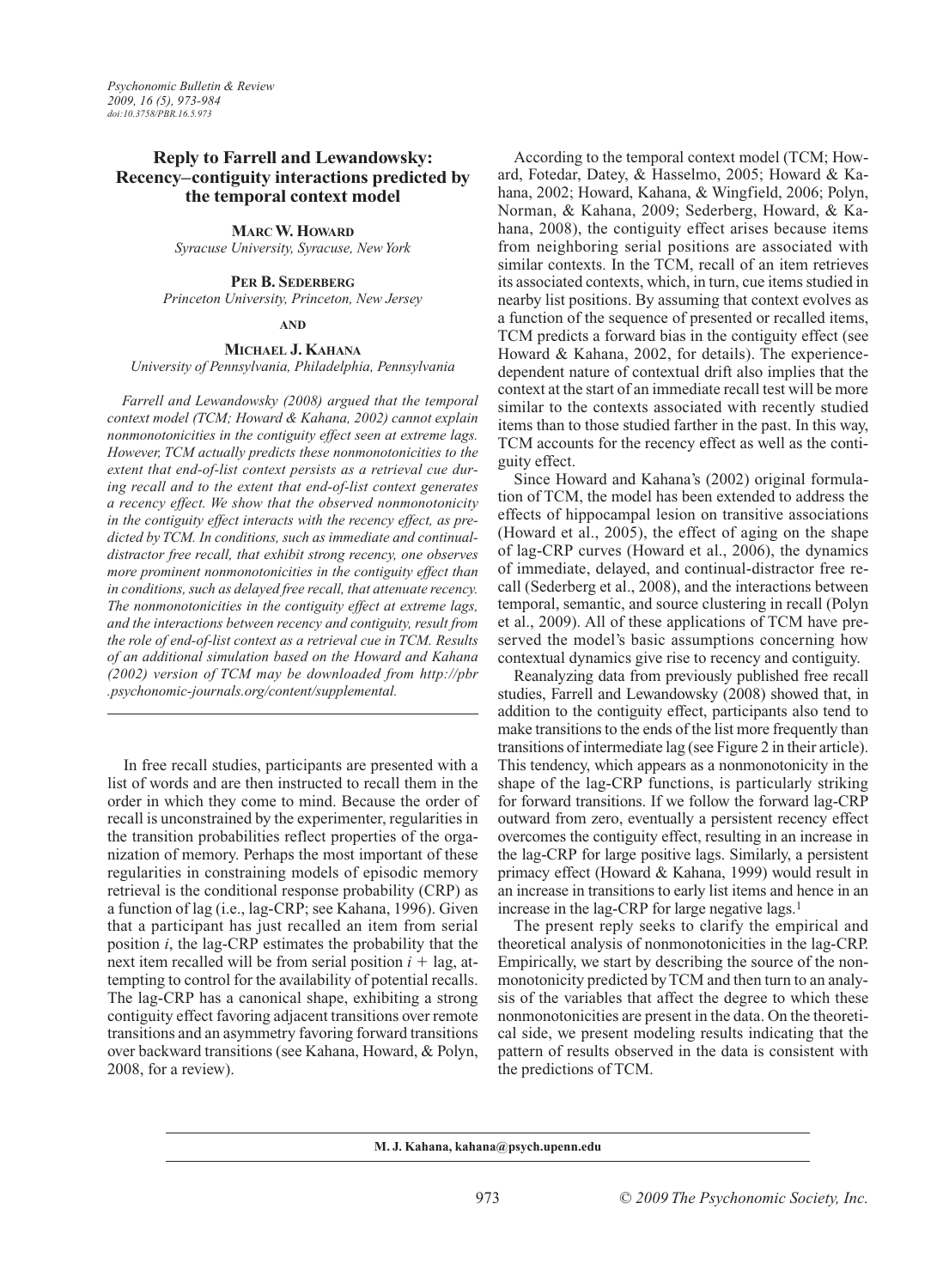## **Nonmonotonicity in the Lag-CRP**

According to TCM, temporal context changes gradually as a function of the sequence of studied and recalled items. At the time of recall, the current state of context serves as a retrieval cue for items studied in similar contexts. Specifically, the current state of context activates items in memory to the extent that their associated contexts are similar to the current context. When an item is recalled, it retrieves its associated contexts, which combine with the current context and together serve as a cue for the next recall. This enables the model to account for contiguity effects: When a studied item is recalled, the contextual state it retrieves will resemble that of the encoding context of neighboring list items, resulting in an increased tendency to recall neighbors of the recalled item. These basic ideas are common to all previous applications of TCM and to its extensions (see Howard et al., 2005; Howard & Kahana, 2002; Howard et al., 2006; Polyn et al., 2009; Rao & Howard, 2008; Sederberg et al., 2008).

TCM predicts a change in the shape of the lag-CRP to the extent that end-of-list context persists as part of the retrieval cue and to the extent that this end-of-list context supports a recency effect.2 In TCM, the degree of contextual drift at any given time step is a function of the amount of information that is provided as input to temporal context. This leads to the interesting property that, when no input is provided, there is no change in the state of temporal context. This accounts for the finding that recency is preserved when the delay between study and test is not filled with distracting activity (Baddeley & Hitch, 1977; Murdock, 1963). Given that the amount of information provided as input to temporal context may differ between encoding and retrieval of an item, the rate of contextual drift during study may differ from the rate of drift during retrieval. In their analysis of TCM, Farrell and Lewandowsky (2008) considered two special cases, which they treated as dichotomous. They referred to the case in which temporal context drifts at the same rate during study and during recall as  $TCM_{\text{evo}}$ ; the case in which temporal context at recall is uncorrelated with the contexts associated with study items they referred to as  $TCM<sub>pub</sub>$ .

The following simulations use the Howard et al. (2006) implementation of TCM (see the Appendix). Other variants of TCM, including the Sederberg et al. (2008) and the Howard and Kahana (2002) models, exhibit similar behavior. Farrell and Lewandowsky (2008) used a version of TCM based closely on the version presented in Howard and Kahana (2002). Simulation results for the Howard and Kahana (2002) model, along with a derivation that sheds light on why Farrell and Lewandowsky did not observe the qualitative patterns we report here, are provided as supplemental materials that can be downloaded from http://pbr .psychonomic-journals.org/content/supplemental.

Figure 1A illustrates the predicted lag-CRP functions for immediate free recall as a function of the rate of contextual drift during the test phase of an experiment. The model parameter  $\rho_{\text{test}}$  controls the rate of contextual drift at test by specifying the degree to which the preceding state of context persists in the subsequent state of context. Large values of *ρ*<sub>test</sub> imply a slow rate of drift at test; high values of *ρ*<sub>test</sub> imply a faster rate of drift. When  $\rho_{\text{test}}$  is near zero, context will have been effectively reset at the time of test and there will be no recency effect. When the rate of contextual drift is identical at study and at test (i.e.,  $\rho_{\text{test}} = \rho_{\text{study}}$ ), context at the time of test will be similar to that for end-of-list items, increasing their probability of being recalled and producing the nonmonotonicity and skew seen in the lag-CRP functions. For backward recalls, both retrieved context and time-of-test context favor retrieval of items contiguous to the item just recalled. In contrast, for retrievals in the forward direction, these cues are in conflict, resulting in both contiguity and recency in the lag-CRP.

As revealed by the preceding analysis, TCM predicts forward nonmonotonicities to the extent that time-of-test context facilitates retrieval of end-of-list items. If recall of an item produces a large change in the current state of context, then the next transition will not exhibit a strong bias toward end-of-list items. Rather, the recall transitions will primarily cluster around the item just recalled. The same logic applies to the case of delayed free recall, where participants are given a demanding distractor task after the presentation of the study list and before the recall phase. Figure 1B shows the lag-CRP predicted by TCM for immediate free recall (black curve) and for delayed free recall with increasingly long retention intervals (successively lighter curves). In this simulation,  $\rho_{\text{test}} = \rho_{\text{study}}$ and the input to the context vector during the distractor task is assumed to be orthogonal to the representations of the list items that compete for recall. It is well known that increasing the retention interval between study of the last item and test results in a decrease of the recency effect in free recall (e.g., Postman & Phillips, 1965). As can be seen from Figure 1B, skew and nonmonotonicity are present when the test is immediate and gradually decrease with the increase in the retention interval.

Note that the results shown in Figure 1B falsify one of the claims of Farrell and Lewandowsky (2008) regarding the predictions of TCM:

An initial examination of the model revealed a striking non-monotonicity of the forward lag-CRP functions in TCM<sub>evo</sub>. Irrespective of whether recall was immediate or delayed or involved a continuous distractor task, lags greater than 5 attracted nearly as many—or indeed more—transitions than did  $lags + 1. (p. 1243)$ 

The light gray lines in Figure 1B decrease monotonically. At extreme lags, they do not in any way approach let alone exceed—the much higher values observed at lags near zero. Farrell and Lewandowsky's (2008) conclusion is not a property of TCM in general, but rather is a property of the parameter values they chose (see the supplemental materials for a direct counterexample to their claim).

## **Skew and Nonmonotonicity of the Lag-CRP Across Delay Conditions**

Here we examine the effects of different experimental manipulations on the nonmonotonicity and skew in the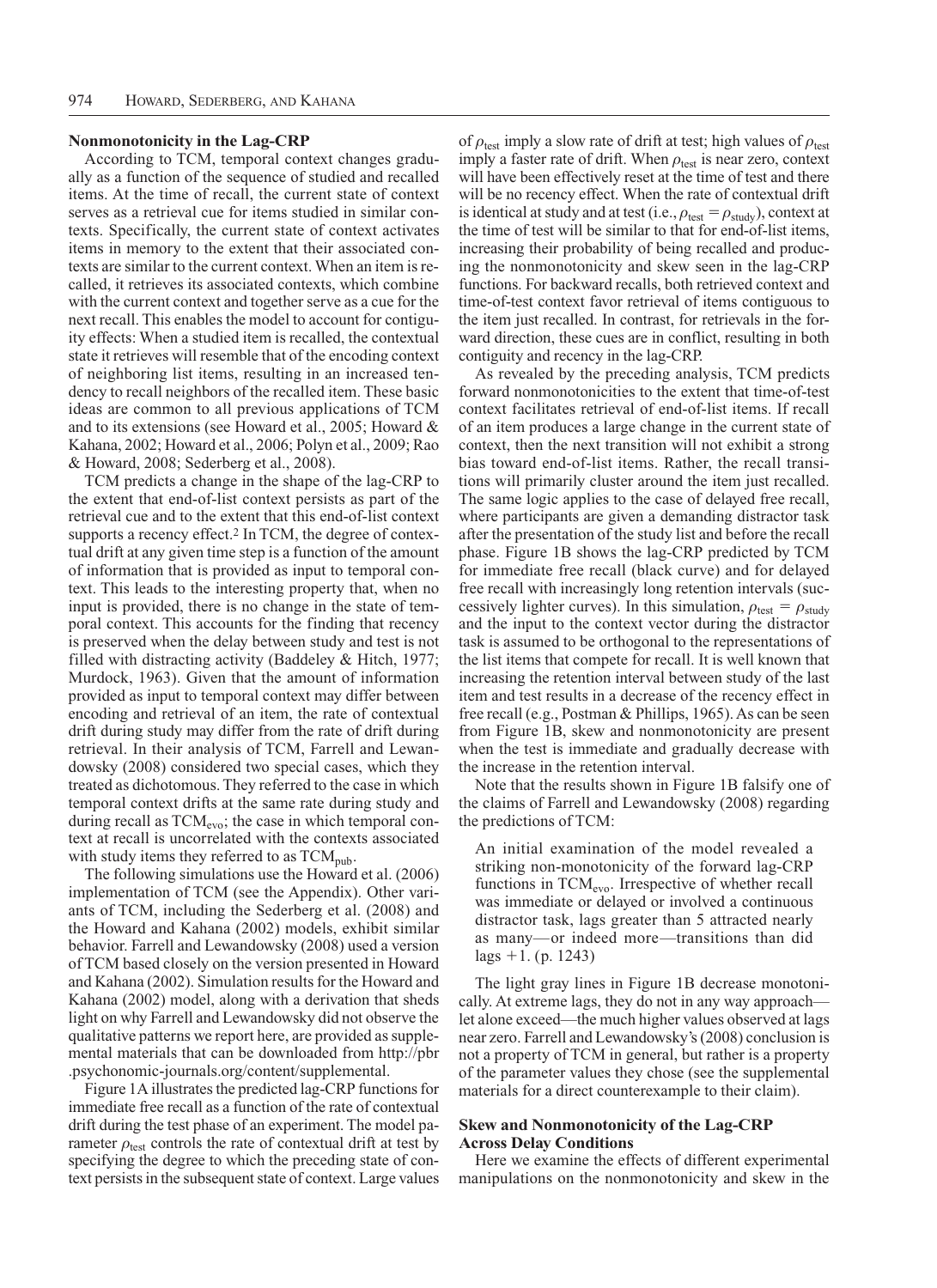

**Figure 1. Recall transitions favor both contiguous and recent items. (A) Predicted effect of** *ρ***test on the lag-CRP for the first recall transition. The value of**  $ρ$ **<sub>test</sub> is varied from**  $ρ$ **<sub>study</sub> (black line) down to zero (indicated by the lightest shaded line). (B) Predicted effect of delay interval on the lag-CRP for**  $ρ_{\text{test}} = ρ_{\text{study}}$ **. Retention interval was varied between zero (immediate free recall, black line) to an infinite delay (lightest shaded line).** For both panels,  $\rho = .85$ ,  $\gamma = .8$ , and  $\tau = .3$ ;  $\rho$  controls the rate of contextual drift, and high values **of** *ρ* **imply a slow rate of drift;** *γ* **controls the degree to which recalled items recover their temporal context and thus the degree of asymmetry observed in the lag-CRP; and** *τ* **controls the sensitivity of the Luce choice retrieval rule that maps activations onto probability of recall (see the Appendix for details).**

lag-CRP. In order to control as many variables as possible, we restrict our attention to published experiments from our labs in which relatively short lists of words were presented visually under conditions designed to minimize rehearsal and for which verbal free recall was collected. These analyses use a subset of the experiments examined by Farrell and Lewandowsky (2008) as well as final free recall (FFR) data (reported in Howard, Youker, & Venkatadass, 2008) from the Howard, Venkatadass, Norman, and Kahana (2007) immediate free recall study. In an attempt to maximize the amount of available data, we examine lag-CRPs collapsed across all recall transitions rather than only considering the first recall transition. Our analyses suggest that skew and nonmonotonicity in the lag-CRP are observed to the extent that there is a recency effect, regardless of whether recall is immediate or delayed. In order to establish this, we first summarize the recency effect observed in these studies.

Figure 2 shows the recency effect observed in the experimental data we consider here. Figure 2A shows the probability of first recall (PFR) curves from Experiments 1 and 2 of Howard and Kahana (1999), exhibiting immediate, delayed, and continual-distractor free recall. In *immediate free recall*, the list is presented and test immediately follows presentation of the last item, and a strong recency effect is observed in the PFR. In *delayed free recall*, a delay intervenes between study of the last item and test, and the recency effect is attenuated. In *continual-distractor free recall*, a delay intervenes between each list item and also occurs at the end of the list. The recency effect in the PFR is larger in continual-distractor free recall than in delayed free

recall. The long-term recency effect in continual-distractor free recall is also observed when FFR is examined across lists (Glenberg et al., 1980; Tzeng, 1973).

Figure 2B illustrates recency on the much longer time scale of entire lists. This graph shows the PFR obtained when participants were asked to freely recall items presented on 48 distinct study–test lists at the end of the experimental session (Howard et al., 2007). A recency effect was observed in immediate free recall of each list, but as shown in Figure 2B, the across-list recency effect extends back by at least five lists.

Figure 3 illustrates lag-CRPs from immediate, delayed, and continual-distractor free recall, as well as FFR across lists. Whereas prior work has focused on documenting the existence of a contiguity effect by focusing on lags around zero (e.g., Howard & Kahana, 1999; Howard et al., 2008), here we examine all possible lags, as suggested by Farrell and Lewandowsky (2008). Figure 3A compares immediate with delayed free recall from Experiment 1 of Howard and Kahana (1999). There is a boost in the contiguity effect, as well as what appears to be a larger nonmonotonicity in immediate free recall than with delayed free recall.

Figure 3B compares the 16-sec continual-distractor condition of Experiment 2 of Howard and Kahana (1999) with the delayed free recall condition from the same experiment (the latter condition has no interitem distraction). Continual-distractor free recall shows a larger recency effect than does delayed free recall (Figure 2A). Although the contiguity effect is similar in magnitude across the conditions, the nonmonotonicity exhibited at extreme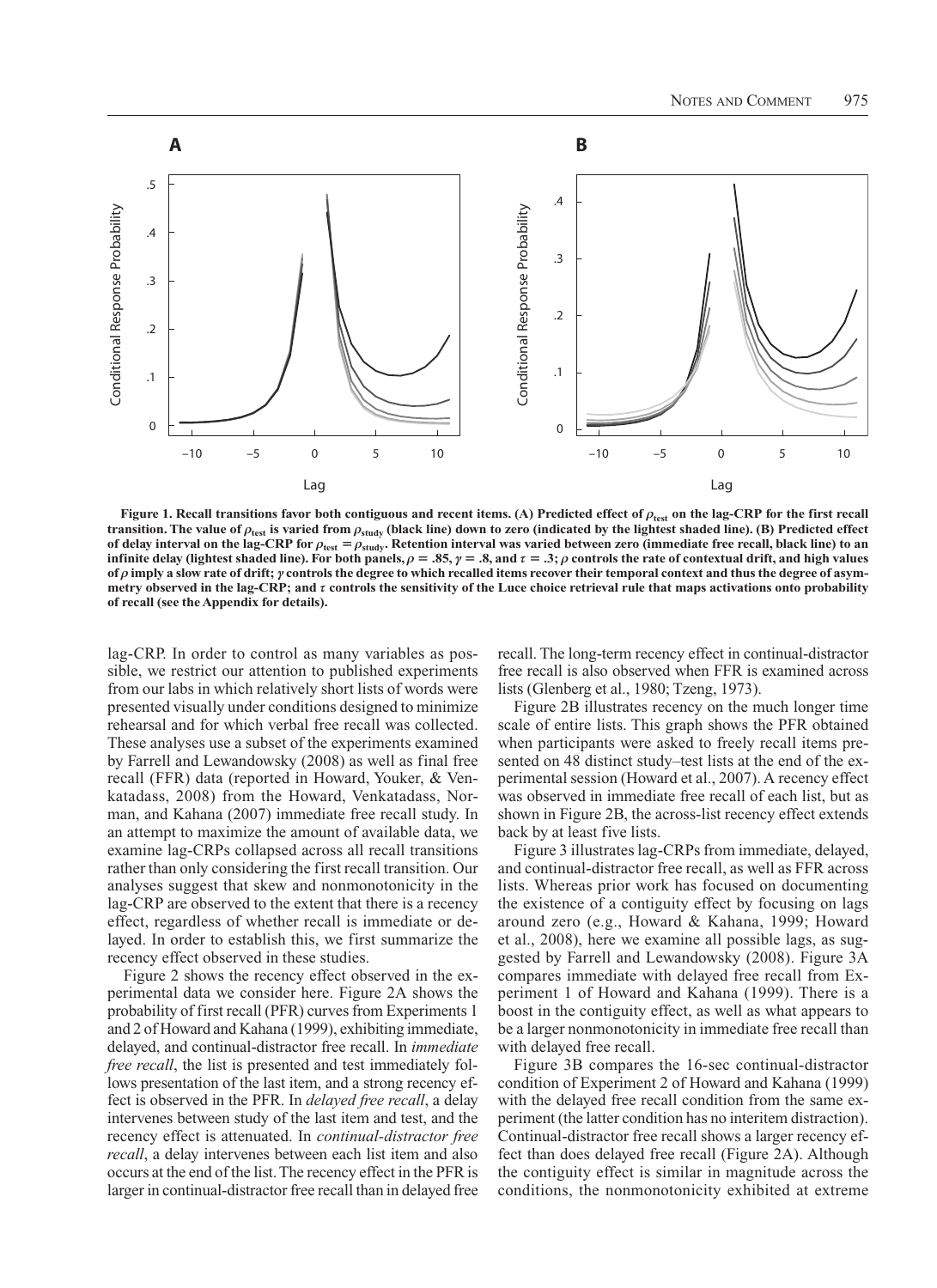

**Figure 2. Recency across time scales. (A) The recency effect, as illustrated by the probability of first recall (PFR), from immediate, delayed, and continual-distractor free recall from Experiments 1 and 2 from Howard and Kahana (1999). Whereas the recency effect**  is attenuated in delayed free recall, it is amplified in continual-distractor free recall. (B) The recency effect in the PFR across lists from Howard, Youker, and Venkatadass (2008). Error bars represent  $\pm 1$  standard error of the mean.

positive lags appears larger in continual-distractor free recall than in delayed free recall.

Figure 3C compares the lag-CRP from immediate free recall in the Howard et al. (2007) data with the withinlist lag-CRP observed in FFR of the same items. The FFR data is comparable with data for delayed free recall with an extremely long delay and thus does not demonstrate a within-list recency effect. The results appear to be consistent with Figure 3A. Again, the contiguity effect is larger in magnitude in immediate recall. In addition, a nonmonotonicity in the forward direction is observed in immediate free recall. With the delay, and leaving aside the primacy effect observed at extreme backward lags, the lag-CRP has a consistent degree of asymmetry in contrast to the skew observed in the immediate free recall data. Figure 3D illustrates the across-list lag-CRP observed by Howard et al. (2008). There appears to be a steep nonmonotonicity observed at extreme positive lags, presumably corresponding to the strong across-list recency effect observed in the same data (see Figure 2B).

## **TCM Predictions**

We next examined whether the effects of delay on the lag-CRP curves are consistent with the predictions of TCM. Our strategy was to use a common set of parameters that illustrate the qualitative behavior of the model across conditions, which we compare with the pattern of results observed across experiments. The goal of this approach is to provide insight as to whether the source of the skew and nonmonotonicity in the lag-CRP is consistent with the origin predicted by TCM. Note that our goal is not to find the parameters that maximize the likelihood of a single

data set under the assumption that the model is correct, but to provide insight into the basis of a phenomenon by describing a variety of experimental manipulations across multiple studies with a single set of parameters.

Farrell and Lewandowsky (2008) evaluated maximum likelihood fits of a two-parameter TCM model and found that the predictions of the model deviated significantly from the data. This is not surprising, given the many sources of variability that are not included in their twoparameter formulation. For instance, it is known that free recall is strongly affected by the degree of proactive interference the items are subject to (Goodwin, 1976), the duration of the delay interval (Postman & Phillips, 1965), and the semantic organization of the list (Glanzer, Koppenaal, & Nelson, 1972; Romney, Brewer, & Batchelder, 1993). As shown by Polyn et al. (2009), an elaborated version of TCM that handles semantic memory effects and task manipulation effects, among others, provides a nice qualitative fit to the full range of lag-CRP phenomena (see Figure 3 in Polyn et al., 2009).

In the simulations that follow, we use a reduced version of the Howard et al. (2006) instantiation of TCM with  $\rho_{\text{test}} = \rho_{\text{study}}$  (see the Appendix for details). Simulations for the Sederberg et al. (2008) version of TCM are reported in the body of the article; results for the Howard and Kahana (2002) version, used by Farrell and Lewandowsky (2008), are reported as supplemental materials. In reevaluating TCM, we informally searched for a set of parameters that would exhibit recency and contiguity effects similar to those shown in Figures 2A and 3A–3C. A relatively broad range of parameters exhibit the same basic properties. These parameters, with  $\rho = .85$ ,  $\gamma = .8$ ,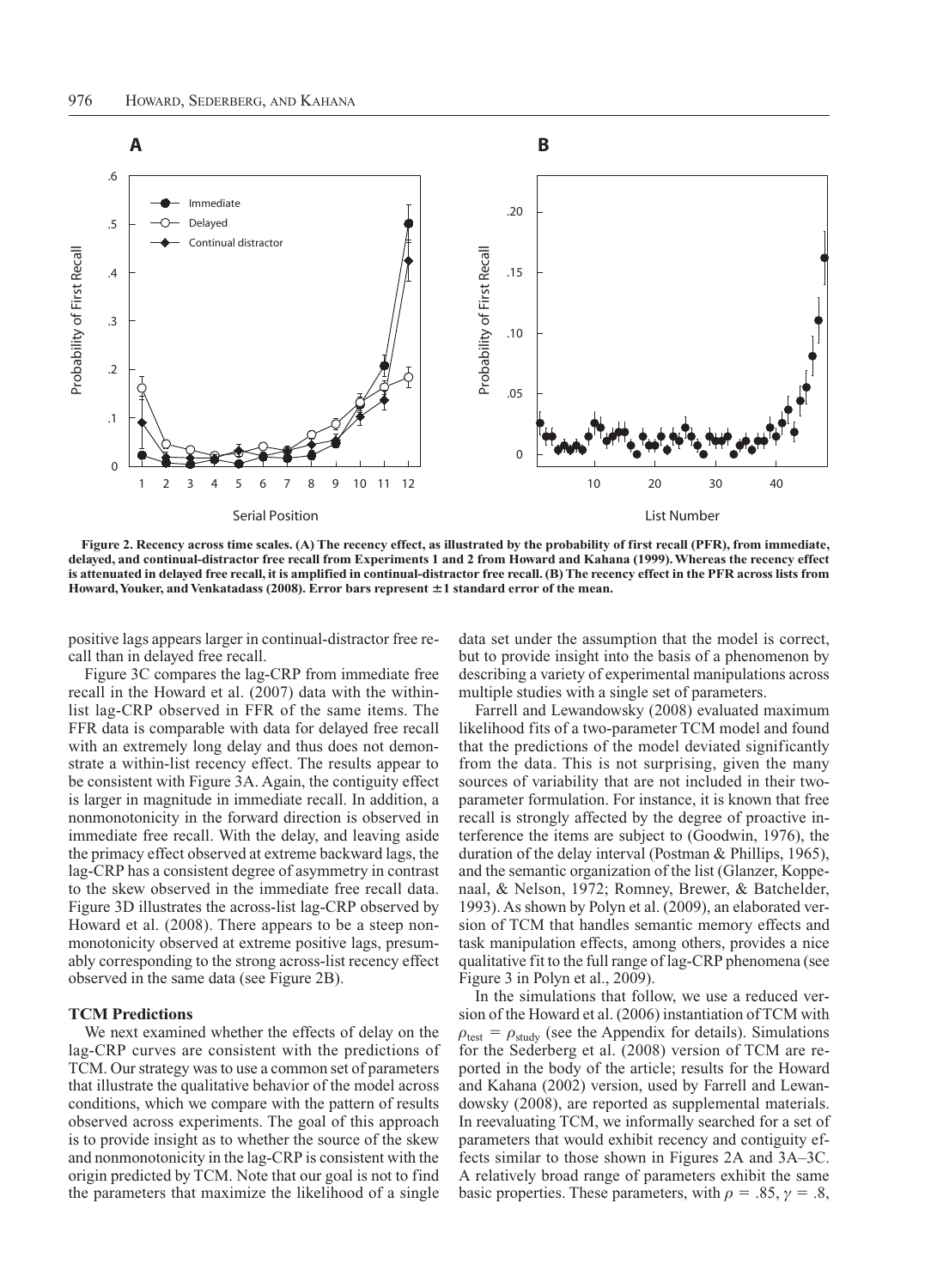

**Figure 3. Nonmonotonicities in the lag-CRP across manipulations of the recency effect. (A) Immediate and delayed conditions of Howard and Kahana (1999, Experiment 1). (B) Continual-distractor and delayed conditions of Howard and Kahana (1999, Experiment 2). (C)Immediate and final free recall (FFR) data from Howard et al. (2007, control lists). (D)Across-list lag-CRP (Howard et al., 2008). In all panels, lag-CRPs are calculated across all recall transitions. Error bars in panels A–C represent**  $\pm 1$  **standard error of the mean.**

 $\tau = .3$ , and  $\rho_D = .4$ , were used in the predictions generated in Figures 1A and 1B, Figure 4A, and Figures 5A–5C (see the Appendix for further details): *γ* controls the degree to which recalled items recover their temporal context and thus the degree of asymmetry observed in the lag-CRP, *τ* controls the sensitivity of the Luce choice retrieval rule that maps activations onto probability of recall, and  $\rho_D$  controls the effective length of the distractor interval

where appropriate (see the Appendix). Because we treated the lists as single items in the across-list FFR simulations, a separate set of parameters was chosen for the across-list free recall data ( $\rho = .8$ ,  $\gamma = .8$ , and  $\tau = .6$ ). In all of these predictions, *ρ*study was equal to *ρ*test.

As is shown in Figure 4A, TCM correctly predicts a strong recency effect in immediate free recall, an attenuation of the recency effect in delayed free recall, and a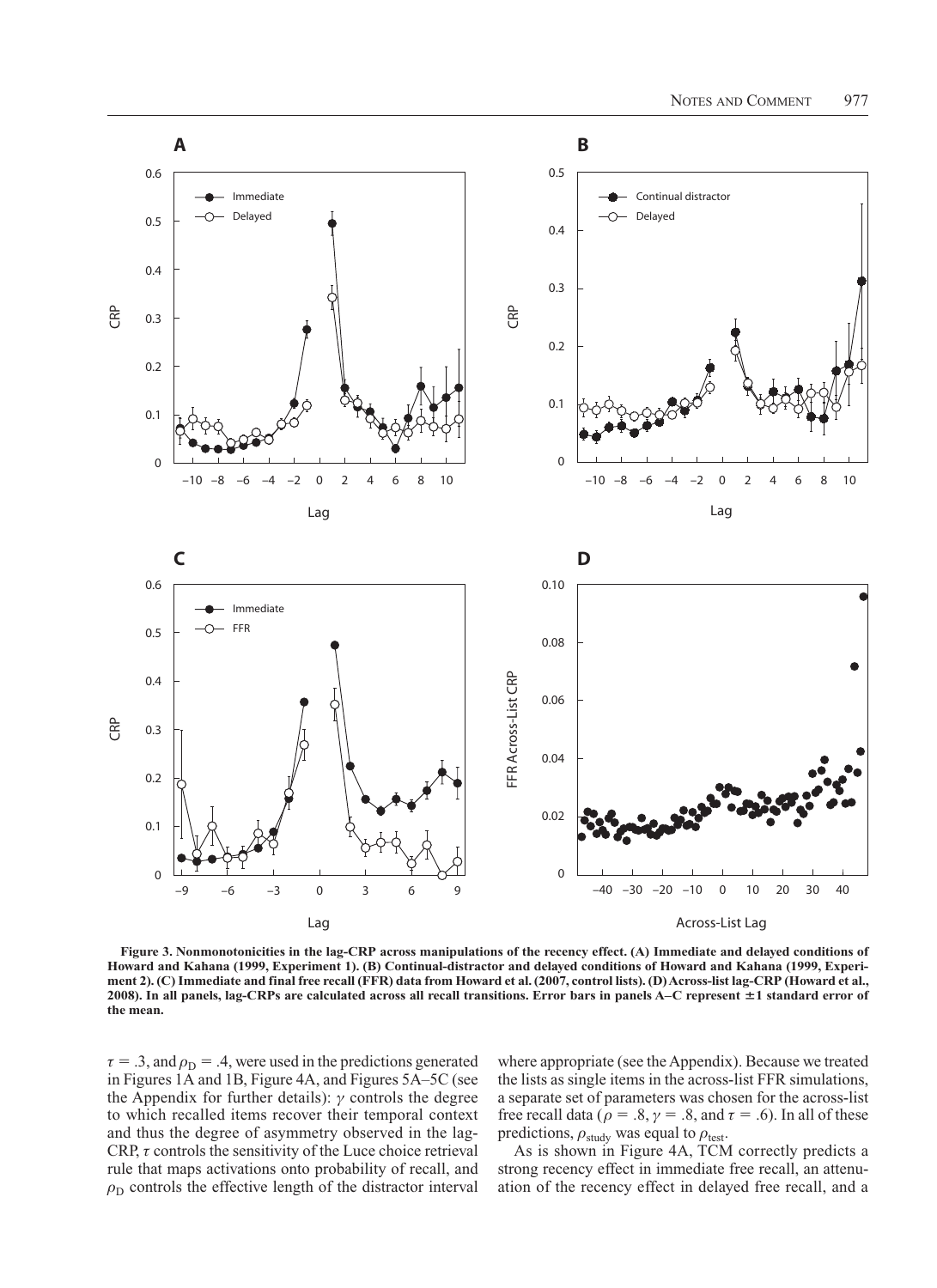strong recency effect in continual-distractor free recall (cf. the empirical results shown in Figure 2A; see also Howard & Kahana, 2002). In modeling the recency effect in FFR across lists, TCM can also predict a recency effect that extends across multiple lists (see Figure 4B).

In evaluating TCM's ability to account for the skew and nonmonotonicities in the lag-CRP, we focused on the first transition in recall. This simplification is necessary, because the early versions of TCM considered by Farrell and Lewandowsky (2008) did not specify mechanisms for dealing with resampling and termination of recall. These limitations are overcome in more recent implementations of TCM that replace the Luce choice decision rule with a set of leaky accumulators and that specify a set of resampling rules for dealing with multiple retrievals (Polyn et al., 2009; Sederberg et al., 2008).

Figure 5 shows the lag-CRPs for the first recall transition based on the same parameters that generated the corresponding PFR curves in Figure 4. As can be seen from Figure 5A, TCM correctly predicts that the lag-CRP from immediate free recall should have a larger contiguity effect, somewhat greater skew, and a larger nonmonotonicity in the forward direction than does the lag-CRP from delayed free recall. In continual-distractor free recall (Figure 5B), the model correctly predicts that, although the contiguity effect should be of similar magnitude across conditions, the difference between the lag-CRP from continual-distractor free recall and delayed free recall should be manifested as a large and sharp nonmonotonicity at extreme positive lags in continual-distractor free recall relative to delayed free recall.3

Some caution should be exercised in comparing the predictions of TCM with the empirical data shown in Figure 3, which collapse across recall transitions. Whereas the overall shape of the lag-CRP is similar for early and late recall transitions, the magnitude of the contiguity effect in immediate free recall is much greater for the first several responses (Howard & Kahana, 1999; Kahana, Howard, Zaromb, & Wingfield, 2002). TCM underpredicts the magnitude of the contiguity effect at early recall transitions in immediate free recall (Howard & Kahana, 2002). The use of lag-CRPs from the first recall transition in the modeling and the use of lag-CRPs collapsed across recall transitions in the data tends to obscure this difference in immediate free recall (but see Polyn et al., 2009; Sederberg et al., 2008).

Figure 5C shows predictions comparing the lag-CRP from the immediate free recall within-list lag-CRP with the lag-CRP from FFR of the same lists. To simulate the very long delay between study of a typical list from the experiment and the FFR session, we simply set the effective length of the retention interval for the within-list lag-CRP to be infinite (the gray lag-CRP curve in Figure 5C), rather than modeling delayed free recall as reflecting a small residual recency effect (Figures 2A and 4A). Indeed, there is no evidence for a within-list recency effect or a primacy effect in these FFR data (Howard et al., 2008). The correspondence between the predictions (Figure 5C) and the empirical observations (Figure 3C) in this case is particularly strong. The model not only correctly predicts a nonmonotonicity in the immediate lag-CRP that is larger than in FFR, but it also describes a continually increasing difference between immediate free recall and delayed FFR for increasing values of lag. Moreover, the model also correctly predicts a benefit for backward transitions in delayed FFR.

Comparing Figure 5D, which shows predicted values of across-list lag-CRPs, with Figure 3D, which shows empiri-



**Figure 4. Recency across time scales in the temporal context model (TCM). Compare to Figure 2. (A) Probability of first recall (PFR) functions for immediate (black), delayed (light gray), and continual-distractor (dark gray) free recall. The same parameters were used in Figures 5A–5C. (B)Across-list PFR. The same parameters were used in Figure 5D.**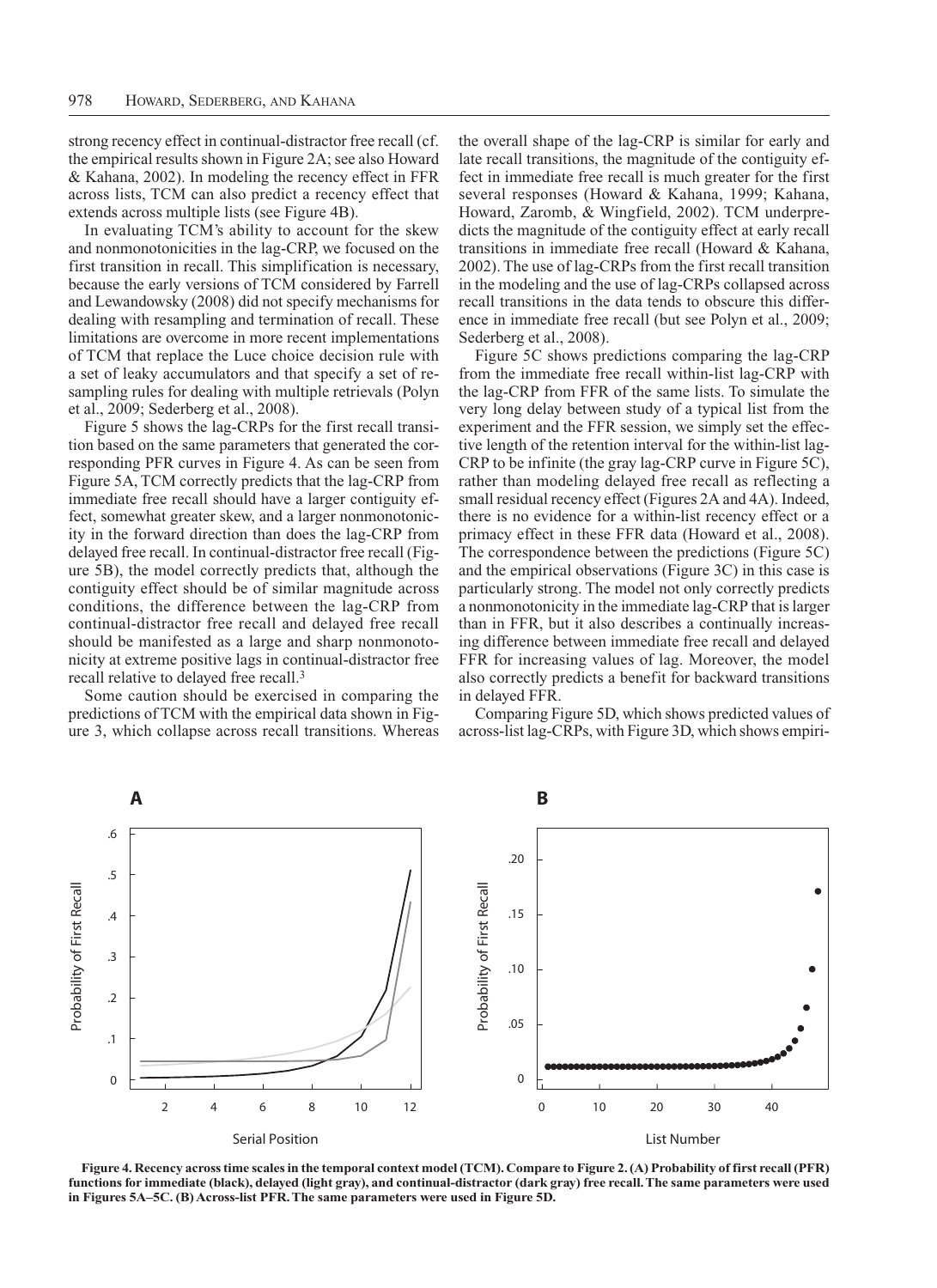

**Figure 5. Simulations of lag-CRPs from the first recall transition using TCM with the Luce choice retrieval rule. Compare to Figure 3. (A) Immediate free recall (black) and delayed free recall. (B) Continual-distractor free recall (black) and delayed free recall (gray). (C) Immediate free recall compared with delayed free recall with an infinite delay. (D)Across-list CRP.**

cally observed across-list lag-CRPs, we see that the model has successfully captured several aspects of the data. First, the model predicts a contiguity effect across several lists that is also exhibited in the data.<sup>4</sup> Second, there is a large nonmonotonicity in the forward direction, such that extremely large across-list lags are recalled better than adjacent across-list lags are. Third, there is a persistent skew to the entire curve that appears to be reflected in the data.

From these analyses, the model appears to correctly predict the range of shapes of lag-CRP curves that are observed, and the variation in the skew and nonmonotonicity observed across experiments. In particular, these seem to co-occur with the recency effect, as predicted by TCM.

Rather than ruling out TCM as a description of recency and contiguity across scales, the data from examining the entire range of lag-CRPs across conditions are generally consistent with the predictions of TCM. Even though we achieved a good description of the data under the assumption that  $\rho_{\text{test}} = \rho_{\text{study}}$  (referred to as TCM<sub>evo</sub> by Farrell & Lewandowsky, 2008), it is quite possible that other values of  $\rho_{\text{test}}$  would provide even better fits.

### **Contiguity in TCM Is Not an Averaging Artifact**

Whereas the experimental data show a strong contiguity effect following recall of items from nearly all serial positions, Farrell and Lewandowsky (2008) argued that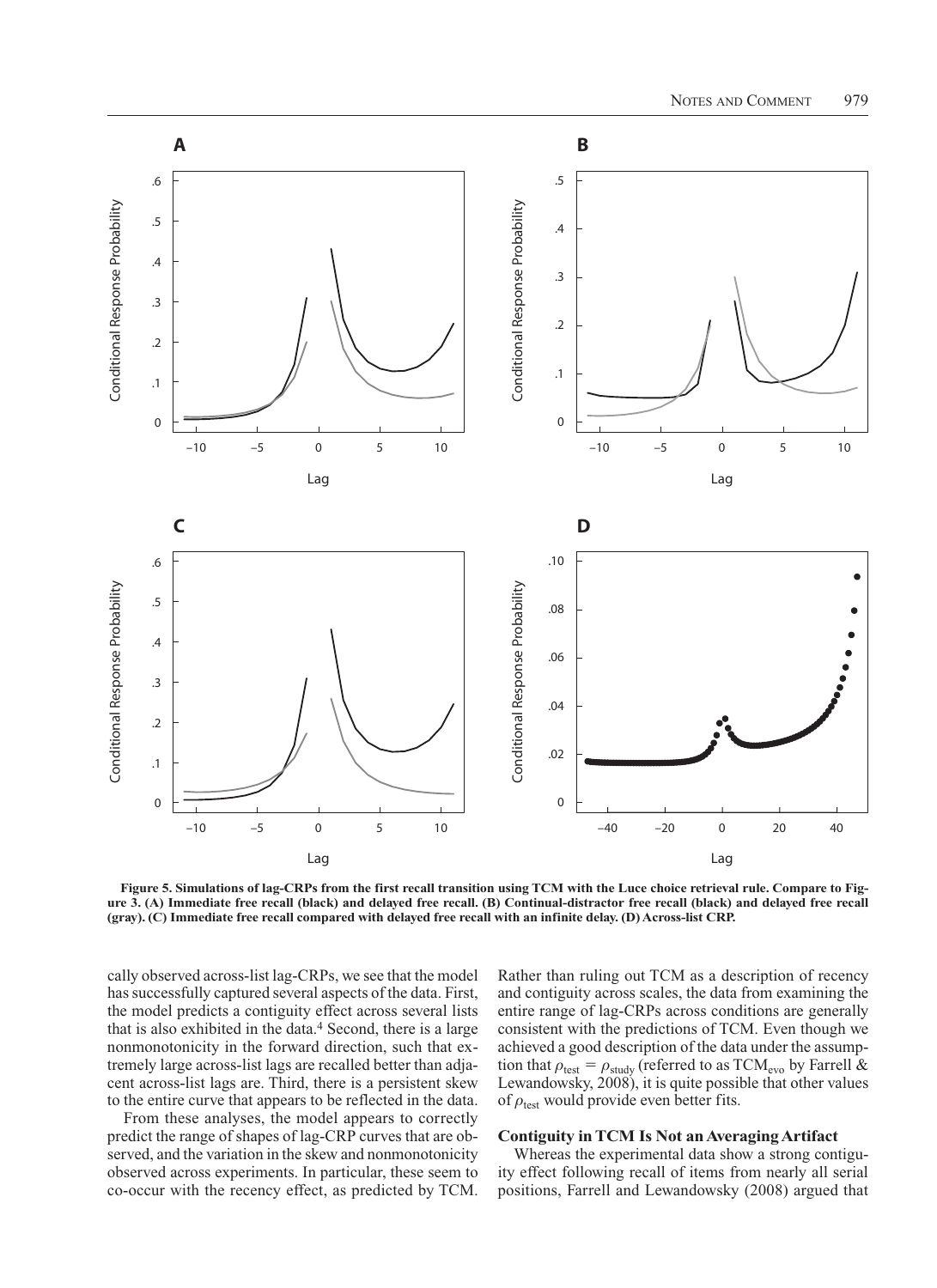

**Figure 6. The CRP predicted by TCM in immediate free recall need not be an artifact of the recency effect. Compare with Figure 7 of Farrell and Lewandowsky (2008). Panels on the left (A and C) correspond to immediate free recall. Panels on the right (B and D) correspond to delayed free recall (note change of scale). Panels A and B: Simulations of the Howard, Kahana, and Wingfield (2006) version of TCM with**  $\rho_{\text{test}} = \rho_{\text{study}}$ **. The same parameters were used as in Figures 4A and Figure 5A–5C. Panels C and D: Simulations from the TCM-A model of Sederberg, Howard, and Kahana (2008). CRP curves broken down by serial position of the item just recalled are shown. These curves average over all output positions. Parameter values are as reported by Sederberg et al.**

TCM does not reproduce this critical feature of the data. Rather, they claimed that TCM exhibits a pure recency effect in the lag-CRP computed separately for items recalled for different serial positions. In other words, they argued that the contiguity effect predicted by TCM in immediate free recall arises as an artifact of averaging lag-CRP functions calculated for different serial positions. Here we show that Farrell and Lewandowsky's finding is an artifact of the particular choice of parameters used in generating the predictions and does not reflect a general property

of the model (see the supplemental materials for a direct evaluation of the version of TCM they used).

Figures 6A and 6B show TCM predictions using the same parameters as Figures 4 and 5. The model clearly shows a contiguity effect at each serial position in addition to a recency effect that appears as a nonmonotonicity at extreme lags. To determine whether these results were due to some detail of the implementation of TCM used here, we examined a number of alternative implementations and found that all exhibited the same qualitative behavior. Fig-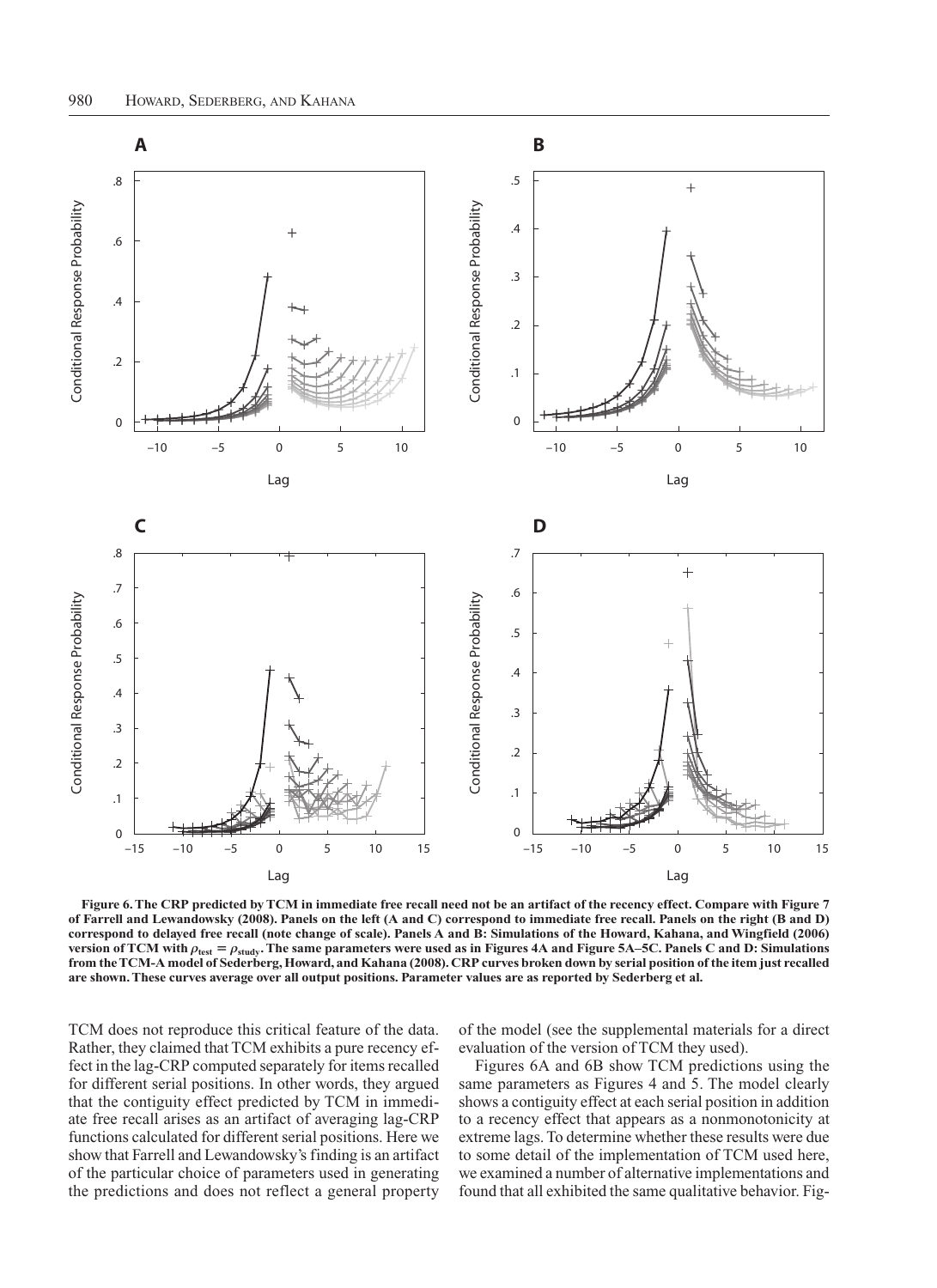ure S3 (supplemental materials) shows that the Howard and Kahana (2002) version of TCM produces nonartifactual lag-CRPs for appropriate parameter values, but that it can also produce an artifactual lag-CRP for the parameter values chosen by Farrell and Lewandowsky (2008).

Figures 6C and 6D show the lag-CRP segregated by serial position of the just-recalled word generated by TCM-A (Sederberg et al., 2008)—a variant of TCM in which the Luce choice rule is replaced with a set of leaky competing accumulators. These simulations employed the same set of parameters reported by Sederberg et al. As is shown in Figure 6C, TCM-A predicts a contiguity effect, as well as a nonmonotonicity in the forward direction, even when the lag-CRP is conditionalized on the serial position of the just-recalled item. Unlike the basic TCM predictions shown previously, the predictions generated by TCM-A collapse across all recall transitions, as was done in our analysis of the empirical data. Although it is possible to find parameters for TCM that generate an artifactual contiguity effect, this is not a weakness of the model per se so much as it is a weakness of the specific choice of parameters used by Farrell and Lewandowsky (2008). Although one may note that their parameters were chosen by means of maximum likelihood estimation, they manipulated only a subset of the model's parameters in fitting these data. As such, their fits are not representative of the range of behavior the model can produce.

### **Discussion**

By analyzing free recall data aggregated across a large number of diverse studies, Farrell and Lewandowsky (2008) showed that participants' recall transitions reveal not only the standard forward-asymmetric contiguity effect (e.g., Kahana, 1996) but also an increased attraction to end-of-list items (e.g., Figure 2 of their article). They argued that this nonmonotonicity in the lag-CRP functions is not predicted by the TCM. Further, they argued that TCM fails to account for critical features of the contiguity effect itself. Here we re-examine both their empirical and theoretical claims.

Regarding their empirical discovery, the analyses reported in the present article (Figure 3) replicate their basic findings and suggest that the nonmonotonicity in the contiguity effect for extreme lags is driven by persistent serial position effects. Specifically, experimental conditions that produce strong recency also exhibit strong nonmonotonicities and forward skew in the lag-CRP function. Studies that show minimal recency do not appear to exhibit significant nonmonotonicities in the lag-CRP.

Contrary to Farrell and Lewandowsky's (2008) theoretical claims, our analyses show that TCM predicts the nonmonotonicity in the lag-CRP revealed by their analysis and the tendency for this effect to increase under conditions that favor retrieval of recent list items (Figure 5). We also show that the contiguity effect in TCM is not an artifact of averaging for many appropriate parameter values. The possibility of such artifacts arising for certain parameter values, however, highlights the importance of considering serial position as a factor in any analysis of the contiguity effect.

Farrell and Lewandowsky (2008) have provided a service by pointing out that the entirety of the lag-CRP curve can yield important constraints on models of free recall. When end-of-list context is not allowed to persist  $(\rho_{\text{test}} = 0)$  and recall is immediate, TCM does not accurately reproduce the pattern of recall transitions to items of varying lags. However, the effect of the value of *ρ*<sub>test</sub> is apparent only to the extent that there is a recency effect in the serial position curve, so that the error induced by setting  $\rho_{\text{test}} = 0$  (or analogously by assuming an infinite delay prior to presentation of the cue) is minimal, if one is examining delayed free recall (Howard et al., 2006).

Whereas Howard and Kahana (2002) and Howard et al. (2006) developed highly simplified models of free recall based on the core ideas of context evolution and retrieval embodied in TCM, two recent TCM-based models of free recall have been developed to explain a broad array of empirical phenomena. The model of Sederberg et al. (2008) provides a description of dissociations between immediate recency and long-term recency. The model of Polyn et al. (2009) accounts for temporal, semantic, and source-based clustering effects in free recall, along with their interactions. Both of these models use a much richer retrieval process that is able to produce more realistic serial position effects and interresponse time phenomena than was possible in the reduced-form variants of free recall presented in earlier work (e.g., Howard & Kahana, 2002). As our empirical understanding of the recall process continues to advance, we will uncover further limitations of these models that will pave the way for future advances.

#### **AUTHOR NOTE**

The authors acknowledge support from National Institutes of Health Research Grants MH069938 to M.W.H., MH072138 and MH080526 to P.B.S., and MH055587 to M.J.K. and support from the Dana Foundation to M.J.K. Address correspondence to M. W. Howard, Department of Psychology, Syracuse University, Syracuse, NY 13244 (e-mail: marc@ memory.syr.edu) or to M. J. Kahana, Department of Psychology, University of Pennsylvania, Philadelphia, PA 19104 (e-mail: kahana@psych .upenn.edu).

Note—In the original submission of their target article "Empirical and Theoretical Limits on Lag-Recency in Free Recall," S. Farrell and S. Lewandowsky (2008) had included a figure (and associated analysis) with a format similar to the one provided by the present authors in their Figure 1B. Unlike the present Figure 1B, the model-based predictions from the Farrell and Lewandowsky figure deviated qualitatively and quantitatively from the target data. Because of space limitations, the Editor required Farrell and Lewandowsky to drop the figure and the associated analysis from their original submission.

—*Editor*

#### **REFERENCES**

- BADDELEY, A. D., & HITCH, G. J. (1977). Recency reexamined. In S. Dornic (Ed.), *Attention and performance VI* (pp. 647-667). Hillsdale, NJ: Erlbaum.
- FARRELL, S., & LEWANDOWSKY, S. (2008). Empirical and theoretical limits on lag-recency in free recall. *Psychonomic Bulletin & Review*, **15**, 1236-1250.
- Glanzer, M., Koppenaal, L., & Nelson, R. (1972). Effects of relations between words on short-term storage and long-term storage. *Journal of Verbal Learning & Verbal Behavior*, **11**, 403-416.
- Glenberg, A. M., Bradley, M. M., Stevenson, J. A., Kraus, T. A., TKACHUK, M. J., & GRETZ, A. L. (1980). A two-process account of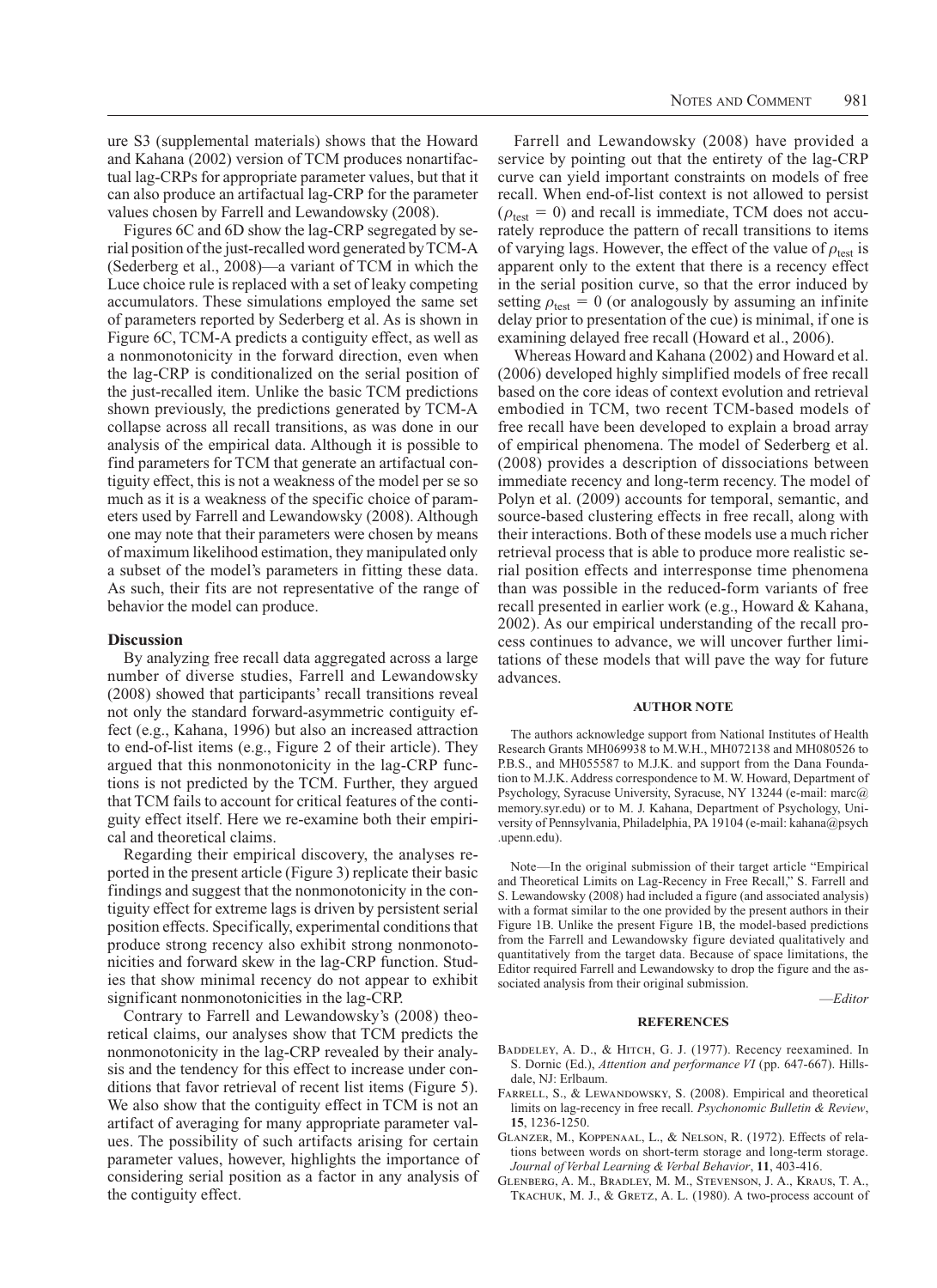long-term serial position effects. *Journal of Experimental Psychology: Human Learning & Memory*, **6**, 355-369.

- Goodwin, J. (1976). Changes in primacy and recency with practice in single-trial free recall. *Journal of Verbal Learning & Verbal Behavior*, **15**, 119-132.
- Howard, M. W. (1999). *Temporal context in human memory*. Unpublished doctoral dissertation, Brandeis University.
- Howard, M. W., Fotedar, M. S., Datey, A. V., & Hasselmo, M. E. (2005). The temporal context model in spatial navigation and relational learning: Toward a common explanation of medial temporal lobe function across domains. *Psychological Review*, **112**, 75-116.
- Howard, M. W., Jing, B., Rao, V. A., Provyn, J. P., & Datey, A. V. (2009). Bridging the gap: Transitive associations between items presented in similar temporal contexts. *Journal of Experimental Psychology: Learning, Memory, & Cognition*, **35**, 391-407.
- Howard, M. W., & KAHANA, M. J. (1999). Contextual variability and serial position effects in free recall. *Journal of Experimental Psychology: Learning, Memory, & Cognition*, **25**, 923-941.
- Howard, M. W., & KAHANA, M. J. (2002). A distributed representation of temporal context. *Journal of Mathematical Psychology*, **46**, 269-299.
- HOWARD, M. W., KAHANA, M. J., & WINGFIELD, A. (2006). Aging and contextual binding: Modeling recency and lag recency effects with the temporal context model. *Psychonomic Bulletin & Review*, **13**, 439-445.
- Howard, M. W., Venkatadass, V. S., Norman, K. A., & Kahana, M. J. (2007). Associative processes in immediate recency. *Memory & Cognition*, **35**, 1700-1711.
- Howard, M. W., Youker, T. E., & Venkatadass, V. S. (2008). The persistence of memory: Contiguity effects across hundreds of seconds. *Psychonomic Bulletin & Review*, **15**, 58-63.
- Kahana, M. J. (1996). Associative retrieval processes in free recall. *Memory & Cognition*, **24**, 103-109.
- KAHANA, M. J., HOWARD, M. [W.], & POLYN, S. (2008). Associative processes in episodic memory. In J. H. Byrne (Series Ed.) & H. L. Roediger III (Vol. Ed.), *Learning and memory: A comprehensive reference. Vol. 2: Cognitive psychology of memory* (pp. 476-490). Amsterdam: Elsevier.
- Kahana, M. J., Howard, M. W., Zaromb, F., & Wingfield, A. (2002). Age dissociates recency and lag recency effects in free recall. *Journal of Experimental Psychology: Learning, Memory, & Cognition*, **28**, 530-540.
- MURDOCK, B. B., JR. (1963). Short-term memory and paired-associate learning. *Journal of Verbal Learning & Verbal Behavior*, **2**, 320-328.
- Polyn, S. M., Norman, K. A., & Kahana, M. J. (2009). A context maintenance and retrieval model of organizational processes in free recall. *Psychological Review*, **116**, 129-156.
- POSTMAN, L., & PHILLIPS, L. W. (1965). Short-term temporal changes in free recall. *Quarterly Journal of Experimental Psychology*, **17**, 132- 138.
- RAO, V. A., & HOWARD, M. W. (2008). Retrieved context and the discovery of semantic structure. In Y. S. J. C. Platt, D. Koller, & S. Roweis (Eds.), *Advances in neural information processing systems* (Vol. 20, pp. 1193-1200). Cambridge, MA: MIT Press.
- Romney, A. K., Brewer, D. D., & Batchelder, W. H. (1993). Predicting clustering from semantic structure. *Psychological Science*, **4**, 28-34.
- Sederberg, P. B., Howard, M. W., & Kahana, M.J. (2008). A contextbased theory of recency and contiguity in free recall. *Psychological Review*, **115**, 893-912.
- Shankar, K. H., Jagadisan, U. K. K., & Howard, M. W. (in press). Sequential learning using temporal context. *Journal of Mathematical Psychology.*
- Tzeng, O. J. L. (1973). Positive recency in delayed free recall. *Journal of Verbal Learning & Verbal Behavior*, **12**, 436-439.

#### **NOTES**

1. In their analysis of individual data sets, Farrell and Lewandowsky (2008) evaluated nonmonotonicities in the lag-CRP by comparing the fits of monotonic and nonmonotonic functions with the lag-CRP. Whereas their nonmonotonic functions included parameters that produced a nonzero asymptote, their monotonic functions did not. Their analysis thus leaves open the question of whether their nonmonotonic functions provided superior fit because of their ability to capture the nonzero asymptote that is clearly evident in the data, or whether they actually detected nonmonotonicities in individual data sets. This statistical issue does not challenge their finding of an overall nonmonotonic lag-CRP for data collapsed across many free recall studies.

2. The primacy effect is also a prominent feature of free recall that we have modeled in recent versions of TCM (e.g., Polyn et al., 2009; Sederberg et al., 2008). The present analysis, however, focuses on recency, because the nonmonotonicity of the lag-CRP indicates a stronger bias in transitions to recency than to primacy items and because the original version of TCM analyzed by Farrell and Lewandowsky (2008) did not include a mechanism for explaining the primacy effect.

3. The TCM-A model of Sederberg et al. (2008) shows the same pattern of results at extreme lags across delay conditions using the published parameter settings.

4. Howard et al. (2008) conducted analyses on a surrogate data set to confirm that the boost in the lag-CRP was not an artifact of a persistent recency effect or, in fact, any other variation in encoding across the experimental session.

#### **Supplemental Materials**

Results of an additional simulation based on the Howard and Kahana (2002) version of the TCM may be downloaded from http://pbr .psychonomic-journals.org/content/supplemental.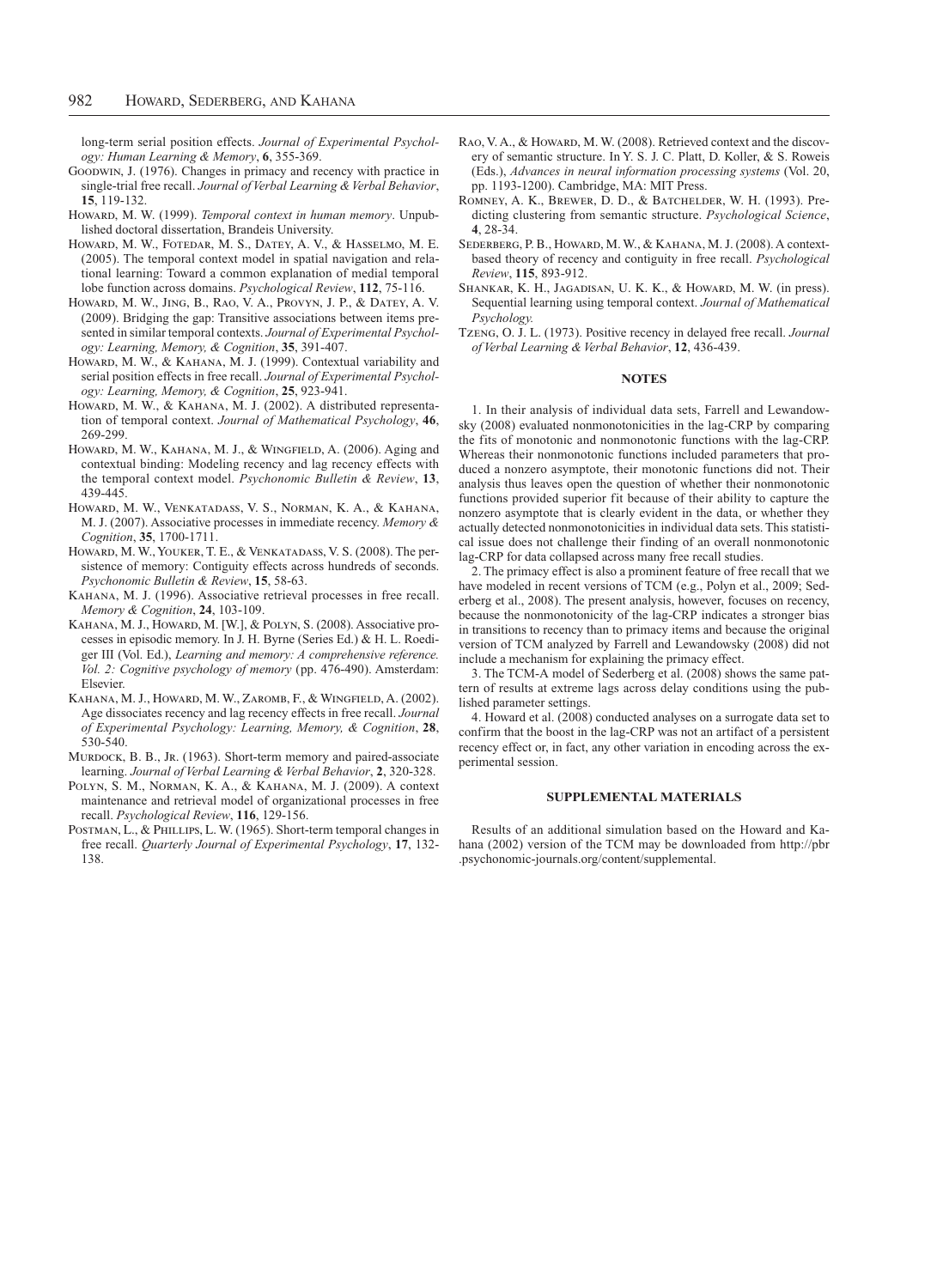#### **APPENDIX Simulation Methods**

In simulating free recall using TCM, we used a reduced-form version of the implementation described by Howard et al. (2006). To minimize the number of free parameters, we turned off the primacy gradient and we assumed that there was no retrieval of noise. Because they only fit lag-CRP functions in delayed recall, Howard et al. (2006) assumed that the retention interval was infinity (i.e.,  $\rho_{\text{test}} = 0$ ). Because we fit lag-CRPs in both immediate and delayed free recall, we adopted the assumption that  $\rho_{\text{test}} = \rho_{\text{study}}$  (i.e., TCM<sub>evo</sub>).

In TCM, the current state of context  $\mathbf{t}_i$  is generated from the previous state of context  $\mathbf{t}_{i-1}$  and the current input  $\mathbf{t}$ <sub>*i*</sub><sup>IN</sup> according to

$$
\mathbf{t}_{i} = \rho_{i}\mathbf{t}_{i-1} + \beta \mathbf{t}_{i}^{\mathbb{N}},\tag{A1}
$$

where  $\beta$  is a free parameter and  $\rho_i$  is chosen such that the length of  $\mathbf{t}_i$  is unity. Note that this implies that the rate of contextual drift depends on the amount and nature of the input vector  $t_i^N$ . We treated the asymptotic rate of drift

$$
\rho \equiv \sqrt{1 - \beta^2}
$$

as the parameter.

Here the Euclidean norm is used for **t**, rather than the  $\mathcal{L}^1$  norm used in some recent articles (Rao & Howard, 2008; Shankar, Jagadisan, & Howard, in press).

In TCM, items are encoded in their temporal contexts by means of a Hebbian outer product matrix **M**, which is updated using

$$
\Delta \mathbf{M} = \mathbf{f}_i \mathbf{t}'_{i-1},\tag{A2}
$$

where  $f_i$  is the item representation of item *i* and the prime denotes the transpose. That is, we associated item *i* to the state of context that preceded it,  $\mathbf{t}_{i-1}$ . The use of  $\mathbf{t}_{i-1}$  in this equation, rather than  $\mathbf{t}_i$ , is consistent with recent treatments of TCM (e.g., Howard, Jing, Rao, Provyn, & Datey, 2009; Howard et al., 2006; Rao & Howard, 2008; Sederberg et al., 2008) but different from earlier work (Howard, 1999; Howard et al., 2005; Howard & Kahana, 2002). The use of  $t_{i-1}$  is an important development of the model. Because  $t_i$  includes  $t_i^N$  (see Equation A1), learning  $t_i$  in the matrix  $M$  places constraints on the long-term behavior of the model.

In TCM, context cues for retrieval of items. Each item is activated to some extent by the state of context used as a cue and then the items compete to be retrieved. Given a contextual cue **t**, item *i* is activated by

$$
a_i \equiv \mathbf{f}'_i \mathbf{M} \mathbf{t}.\tag{A3}
$$

The distractors for the retention interval in the case of delayed free recall and continual-distractor free recall were implemented by adding a vector orthogonal to all preceding states of context weighted by *β* and multiplying the preceding context vector by *ρD*. This is conceptually identical to all previous implementations of TCM, although the parameterization is a bit different.

In TCM, repetition of a study item during retrieval causes a change of the contextual state, which in turn leads to a contiguity effect. This contextual state recovered by the remembered item contains two components. As in all previous treatments of TCM, these two components are differentially responsible for the asymmetry observed in the lag-CRP. Here the parameter *γ* was used to weight the degree of contextual retrieval upon repetition of an item. Although Farrell and Lewandowsky (2008) did not do so, allowing the proportion of the two components of retrieved context to vary has long been a feature of TCM (Howard et al., 2005; Howard et al., 2006; Sederberg et al., 2008). The parameterization of the weighting here is somewhat different from previous work. Here, the consistent part of the retrieved context vector is an orthogonal vector **c** chosen separately for each item in the list. The vector **c** for each item remains fixed throughout. Recovery of **c** leads to a strong forward association and is closely analogous to the preexperimental component of previous implementations of TCM (Howard et al., 2005; Howard & Kahana, 2002; Howard et al., 2006). In addition to the fixed component, each item is also associated with an **h** vector. The **h** vector recovers a contextual state during list presentation and thus serves the same role as the "newly learned" context in previous treatments of TCM (Howard et al., 2005; Howard & Kahana, 2002; Howard et al., 2006). The **h** vector provides a symmetric retrieval cue for the neighbors of the recalled item. Following recent treatments of TCM (Howard et al., 2009; Rao & Howard, 2008), if item A is presented (or recalled) at time step *i*, then the input pattern at time step *i* is given by

$$
\mathbf{t}_i^{\mathbb{N}} \propto (1 - \gamma) \mathbf{c}_{\mathbb{A}} + \gamma \mathbf{h}_{\mathbb{A}},\tag{A4}
$$

where the proportionality symbol indicates that  $t_i^N$  is normalized to be of unit length before entering into the evolution equation above. Each item's **h** vector is initialized to zero and then updated according to

$$
\Delta \mathbf{h}_{\mathbf{A}} = \mathbf{t}_{i-1}.\tag{A5}
$$

In TCM, contiguity effects are a consequence of the similarity that the **c** and **h** vectors caused by repeated (recalled) items have with the encoding contexts of items presented at similar times. Note that because  $\mathbf{c}_A$  is orthonormal to  $\mathbf{c}_B$  for other items, the function of  $\mathbf{c}_A$  is identical to the preexperimental context retrieved on